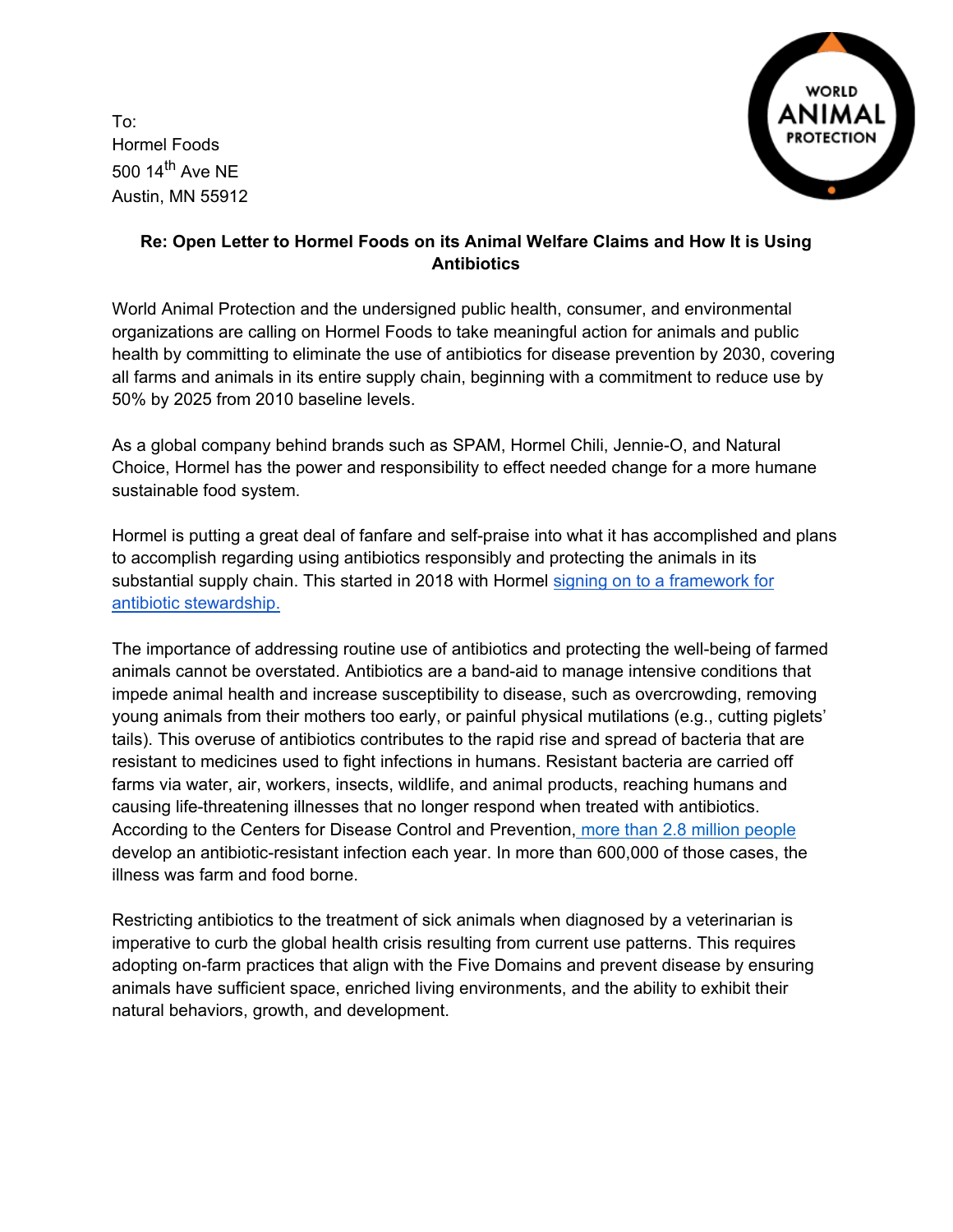Our analysis of Hormel's current activities and claims regarding use of antibiotics in the company's supply chain do not sufficiently address the overuse of antibiotics rampant in factory farms. The company appears to be taking advantage of vague language and framing incremental efforts as transformational change.

# **Hormel must set a firm, timebound commitment to eliminate antibiotic use for disease prevention**:

In May of 2022, Hormel published its 2nd*[Antibiotic Stewardship Report](https://www.hormelfoods.com/wp-content/uploads/Hormel-Foods-Antibiotic-Report-FINAL.pdf)*[, e](https://www.hormelfoods.com/wp-content/uploads/Hormel-Foods-Antibiotic-Report-FINAL.pdf)mphasizing that it is "striving" to reduce and eliminate the use of medically important antibiotics, particularly for turkey farms supplying its Jennie-O brand, which is [only a fraction](https://s25.q4cdn.com/701713307/files/doc_financials/2021/q4/Hormel-Earnings-Release-Q4,-2021-FINAL.pdf) of its business. Many advocates have taken note of Hormel's use of the word "striving" regarding its efforts to end the use of medically important antibiotics for disease prevention. Using words like "strive" or "aim" or "encourage" means the company is avoiding being accountable for failing to make any real progress. The company must set a clear, timebound commitment by which it will eliminate the use of antibiotics for disease prevention.

## **Hormel must go beyond current FDA regulations**:

Hormel stresses that it never uses medically important antibiotics for growth promotion. In reality, this is just compliant with FDA's [regulation in 2017](https://www.cidrap.umn.edu/news-perspective/2018/12/fda-reports-major-drop-antibiotics-food-animals) that stated, "antibiotics that are important for human medicine can no longer be used for growth promotion or feed efficiency in cows, pigs, chickens, turkeys, and other food animals." These new rules, imposed on the pharmaceutical companies that manufacture and market antimicrobials for farmed animals, are likely behind the decreased use documented on select farms in 2017, not any actions by the company itself.

## **Hormel must report current antibiotic use by all farms**:

The May 2022 report provides data from some of the company's supplying farms on the amount of antibiotics used quarterly from 2015-2020. Overall, its reporting barely covers the millions of animals in its supply chain. Reporting for turkeys only covered companyowned farms and contract suppliers, leaving out the 25% of turkeys who fit neither category. For pigs, the sales data were only for the company-owned sow farm and an unspecified proportion of contract growers. All of Hormel's pigs raised for food are grown by contract farmers for a portion of their lives, so a significant chunk of reporting is missing. Hormel has indicated that it will cover more farms in future reporting, but still only some of its total contract pig farms.

### **Hormel must reduce antibiotic use for** *all animals* **supplying the company**:

Similarly, Hormel's commitments to stop routine use of antibiotics are only for a limited part of its turkey supply and only a limited part of the life of some of its pigs. The company has not provided information on where its pigs are raised and how many animals it buys on the open market, meaning we cannot at this time know how many animals are being missed by its current commitments.